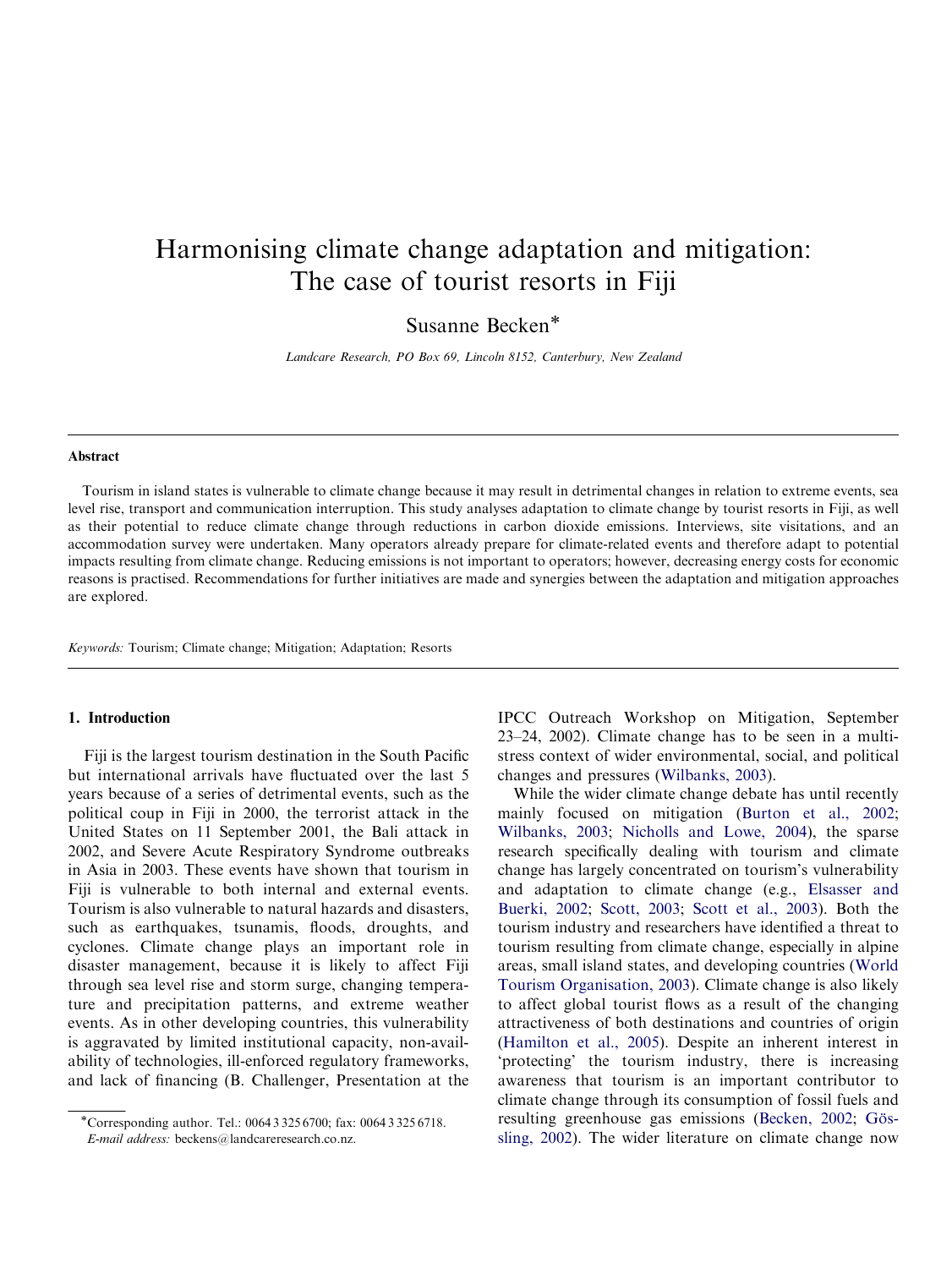emphasises that neither adaptation nor mitigation should be implemented independently, but that an integrated framework for sustainable development should be envisaged ([IPCC, 2001;](#page-11-0) [Nicholls and Lowe, 2004\)](#page-11-0). In the same way, research on climate change and tourism will benefit from taking into account the multiple interactions between climate, tourism, and the wider environment ([Dubois,](#page-11-0) [2003;](#page-11-0) [Viner and Amelung, 2003\)](#page-12-0).

This study seeks to enhance understanding of climate change issues associated with tourism from both adaptation and mitigation perspectives, and explores synergies between the two responses. A localised approach is taken (as suggested by [Wilbanks \(2003\)\)](#page-12-0), with the research being confined geographically to the main tourist destinations in Fiji (Viti Levu, the main island, and the Mamanuca Islands). Moreover, this study concentrates on the accommodation sector as the core component of the tourism product in Fiji. The paper is based, in part, on a more comprehensive report on climate change and tourism in Fiji [\(Becken, 2004\)](#page-11-0).

## 1.1. State of tourism in Fiji

In 2002, about 400,000 tourists visited Fiji with an average length of stay of 8 days. Despite adverse political events nationally and internationally, tourism in Fiji has grown over the last years (Fig. 1) and is forecast to grow at an average rate of 6.2% per year between 2004 and 2014 [\(Campbell, 2004](#page-11-0)). In 2002, most tourists came from Australia (31%), New Zealand (17%), the United States  $(15\%)$  and the United Kingdom  $(11\%)$ . While most visitors come for 'rest and relaxation' typically linked to beach environments [\(Ministry of Tourism, 2003](#page-11-0)), current marketing campaigns aim to shift the image away from pure beach promotion to a wider experience. Also, there are attempts to attract more tourists from long-haul markets, for example from the USA and Europe, in addition to the traditional markets of Australia and New Zealand ([Ayala,](#page-11-0)

## 450,000 400,000 350,000 300,000 ▒ 250,000 WW 200,000 ENNIN 150,000 100,000 50,000  $\Omega$ 2000 2001 2002 2003 Other UK USA New Zealand Australia

Fig. 1. International visitor arrivals to Fiji between 2000 and 2003.

[1995;](#page-11-0) S. Toganivalu, Manager, Fiji Visitors Bureau, pers. comm.).

Tourism is increasingly important to the national and local economies. In 1998, tourism earned F\$568 million in foreign exchange, while sugar only earned F\$244 million [\(Narayan, 2000](#page-11-0)). The decline of the sugar industry [\(Narayan and Prasad, 2003](#page-11-0)) has resulted in heightened expectations from tourism as the main export industry [\(Levett and McNally, 2003](#page-11-0)). In 1999, tourism directly and indirectly contributed 29.5% to GDP and 37.0% to exports [\(Word Travel and Tourism Council, 2001](#page-12-0)). A major problem of tourism in Fiji, however, is its economic leakage; about 60% of tourists' expenditure is estimated to leak out of the country ([Levett and McNally, 2003](#page-11-0)).

Several attempts have been made to improve the environmental performance of Fiji's tourism industry, including projects related to energy efficiency and renewable energy sources, and environmentally friendly resort construction ([Aalbersberg et al., 2003](#page-11-0)). Nevertheless, the overall focus of the Government is on increasing visitor numbers, retaining tourist dollars, and encouraging further development ([Narayan and Prasad, 2003\)](#page-11-0). The Fiji Tourism Development Plan 1998–2005 ([Ministry of Tour](#page-11-0)[ism, 1998\)](#page-11-0) recommended a 'Step Change', with a substantial number of new developments, mainly in the already developed areas of the Coral Coast and the Mamanuca Islands. [Levett and McNally \(2003\)](#page-11-0) assessed the sustainability of this Tourism Development Plan and concluded that it contains some useful suggestions for reducing tourism's environmental impacts. However, the authors expressed concern that the large scale of the envisaged development could exceed carrying capacities and 'tip the balance' towards irreversible effects on the environment. While there exist policy frameworks that regulate tourism development (e.g., Environmental Impact Assessment), few of them are implemented and work in practice.

#### 1.2. Vulnerability of tourism in Fiji to climate change

Several studies on climate change, climate variability and vulnerability, and impact assessments have been undertaken in the South Pacific (e.g., [Hay et al., 2003\)](#page-11-0) and in Fiji specifically [\(Nunn et al., 1994;](#page-11-0) [Feresi et al., 2000;](#page-11-0) [World](#page-12-0) [Bank, 2000](#page-12-0)). Projected temperature increases are somewhat lower for Fiji than for the global average of  $0.1 \degree C$  per decade ([IPCC, 2001](#page-11-0)), being in the order of  $0.7-0.9$  °C per  $1.0 \degree$ C increase in temperature globally [\(Feresi et al., 2000](#page-11-0); [Salinger, 2000\)](#page-12-0). Sea level rise in Fiji may be in the order of 23–43 cm in 2050, and up to 1.03 m in 2100 ([World Bank,](#page-12-0) [2000\)](#page-12-0). Trends in climate change and sea level rise due to global warming have to be seen against other variations caused by existing natural variability, prevailing winds, earth crustal movements, and wave action.

Most of Fiji's population (about 90%; [Feresi et al.,](#page-11-0) [2000\)](#page-11-0) and infrastructure (e.g., towns, airports, resorts) are currently located on coastal and low-lying areas and,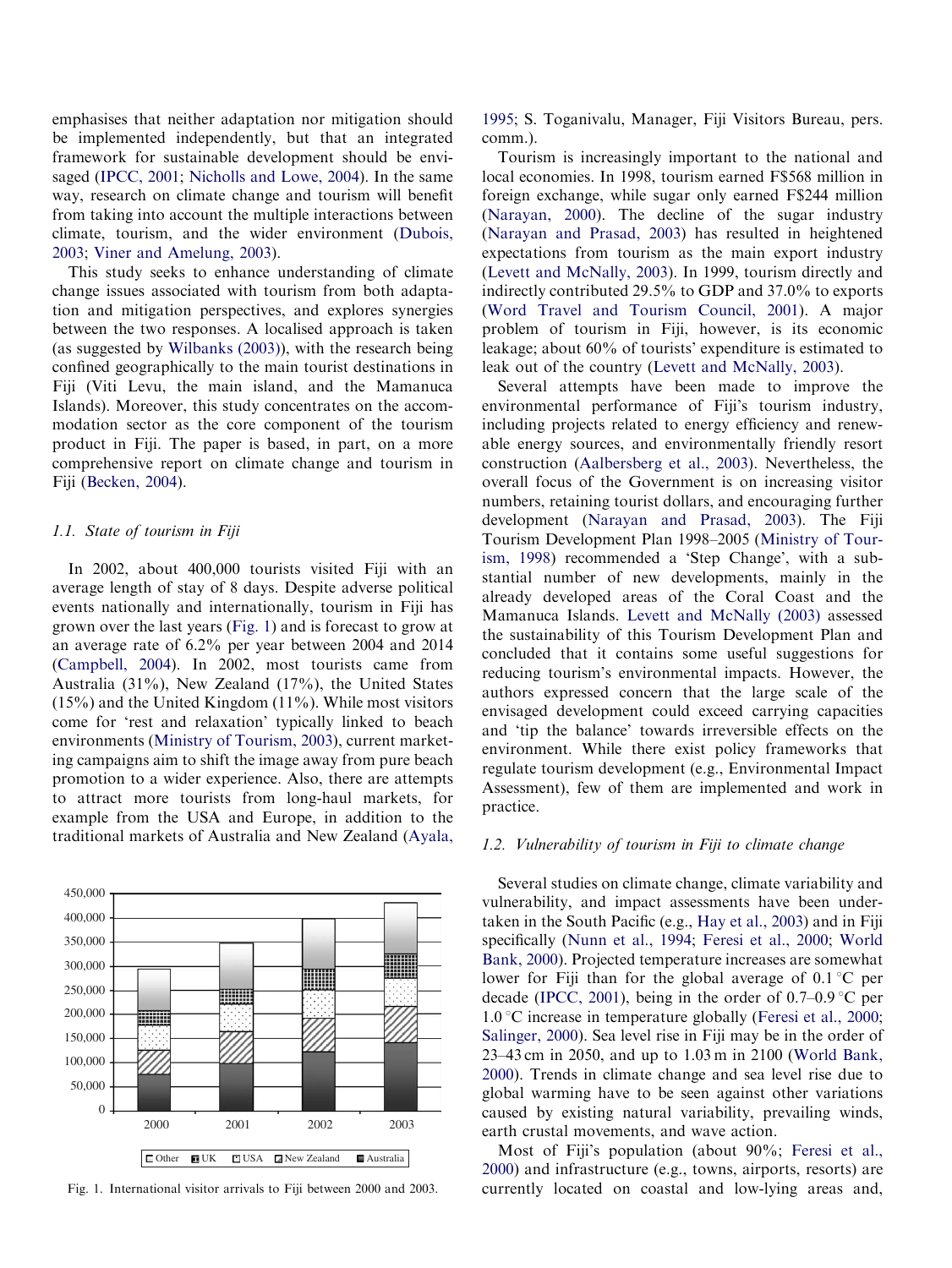therefore, are potentially affected by inundation and other damage to coastal systems. However, in contrast to atoll islands (e.g., the Maldives or Kiribas), the higher Fiji islands such as Viti Levu offer some room to shift activities inland under a long-term scenario of sea level rise. Climaterelated risks in coastal areas pose a risk for existing capital and could also be a major impediment to further investment and capital, in particular when insurance premiums are high or exclude cover for damage resulting from climate-related impacts. Other problems associated with rising sea levels, besides inundation, include flooding, intrusion of salt water into groundwater and rivers, and drainage problems ([Feresi et al., 2000](#page-11-0)).

Coastal retreat and erosion resulting from changing wind patterns and strength, changes in shoreline features (e.g., groynes and sea walls), and sea level variability and sea level rise are major problems, as they affect tourism building stocks and beaches. Coastal retreat over the last decades in Fiji may be in the order of 15–20 m in certain locations (Mimura and Nunn, 1994, in [Feresi et al., 2000\)](#page-11-0). Low-lying atolls could be completely lost as a result of sea level rise. In addition, major damage to existing coastal ecosystems is expected as a result of climate change [\(World](#page-12-0) [Bank, 2000](#page-12-0)). Coastal ecosystems are already under pressure from overexploitation, pollution (from sewage, toxic substances, and nutrients), deforestation, infrastructure development, loss of mangroves, $\frac{1}{1}$  conversion into agricultural land, and coral mining [\(Feresi et al., 2000\)](#page-11-0). The cumulative effect of these non-climate-related impacts reduces the ability to cope with sea level rise and other adverse consequences of climate change.

There is great uncertainty about how climate change might affect the frequency and nature of extreme events, such as cyclones and floods. Climate models suggest, however, that the average intensity and possibly the frequency of cyclones may increase. Currently, on average, there are 1.28 cyclones per year in Fiji [\(Feresi et al., 2000\)](#page-11-0). Cyclone-related risks for tourism include loss of quality holiday time, disrupted transport, cancelled flights, stranded passengers, destroyed tourism infrastructure and overall damage to Fiji's image as a safe and attractive destination. The greatest damage is often associated with storm surges—large masses of water pushed onshore by tropical cyclones and potentially aggravated by astronomical tides. Under global warming conditions the risk of storm surges is increased as a result of higher sea levels and changes in cyclone characteristics [\(McInnes et al., 2000](#page-11-0)).

Climate change entails changes in precipitation patterns with wide implications for soil moisture and water availability, and as a result agricultural production and water supply for households and tourism. Current climate models provide ambiguous projections regarding precipitation in Fiji, although there is some indication that heavy rainfall events might increase while total rainfall might decrease [\(Hay et al., 2003](#page-11-0)). It is also possible that droughts may become more frequent, which would require water management measures to reduce the need for freshwater. Currently, loss from leakage from water pipes in Fiji is greater than potential decreases in water availability due to climate change ([World Bank, 2000](#page-12-0)).

Coral reefs are among the most threatened ecosystems in Fiji. Reefs have several functions: they are important for biodiversity, provide habitat for fish, buffer against waves and erosion, and provide carbonate sand for beaches ([Hoegh-Guldberg et al., 2000](#page-11-0)). The optimal ambient temperature for coral is  $25-29$  °C and they are extremely sensitive to sudden changes in their environment. When corals are under stress, they expel the algae (dinoflagellates) that symbiotically supply them with oxygen or food, resulting in 'bleaching'. Corals are already under stress from factors such as high nutrient content, turbidity and sedimentation, overfishing, destructive fishing methods, changed water chemistry and physical damage, and an increase in sea level. Some corals can grow at the same rate upwards as sea levels rise; however, these types of corals are not common in the Pacific, where existing coral species are characterised by lateral rather than vertical growth ([Nunn, 2000\)](#page-11-0). An ecological shift in coral composition would be required in the Pacific to compensate for rising sea levels. Stress thresholds that result in bleaching events will become very frequent in islands of the South Pacific between 2010 and 2070, and it is likely that in the next 20–50 years corals as dominant organisms on reefs will disappear [\(Hoegh-Guldberg et al., 2000](#page-11-0)). Destruction of a substantial proportion of the coral reefs means that one of the major pull factors for tourists to Fiji could disappear (see also [Cesar et al., 2003](#page-11-0)).

Other climate change impacts include health issues, such as the more frequent occurrence of cholera and dengue fever, and biotoxin poisoning, risks to food and energy supply (based on fuel import via a supply chain from Singapore, Australia and New Zealand; [Hay et al., 2003\)](#page-11-0), and, as a result of all of the above, significant socioeconomic impacts. Tourists' personal health and safety may be at risk in the case of extreme weather events. Tourism might also be affected indirectly, for example as a result of climate-related impacts on food production.

## 2. Methods

Tourism in Fiji is largely resort-based and therefore the accommodation sector is the prominent tourism sub-sector (about 70% of total expenditure is on accommodation; [Ministry of Tourism, 2003\)](#page-11-0). Tourists spend most of their time at a resort, and most of tourists' resource consumption (e.g., water and energy) takes place at the resort level (for a full analysis of both accommodation and transport energy use, refer to [Becken, 2004](#page-11-0)). For the above reasons, it was considered appropriate to focus this analysis on the accommodation sub-sector.

<sup>&</sup>lt;sup>1</sup>Mangroves are paramount in protecting the shore, filtering runoff, trapping sediment, and providing habitat for fish ([World Bank, 2000](#page-12-0)).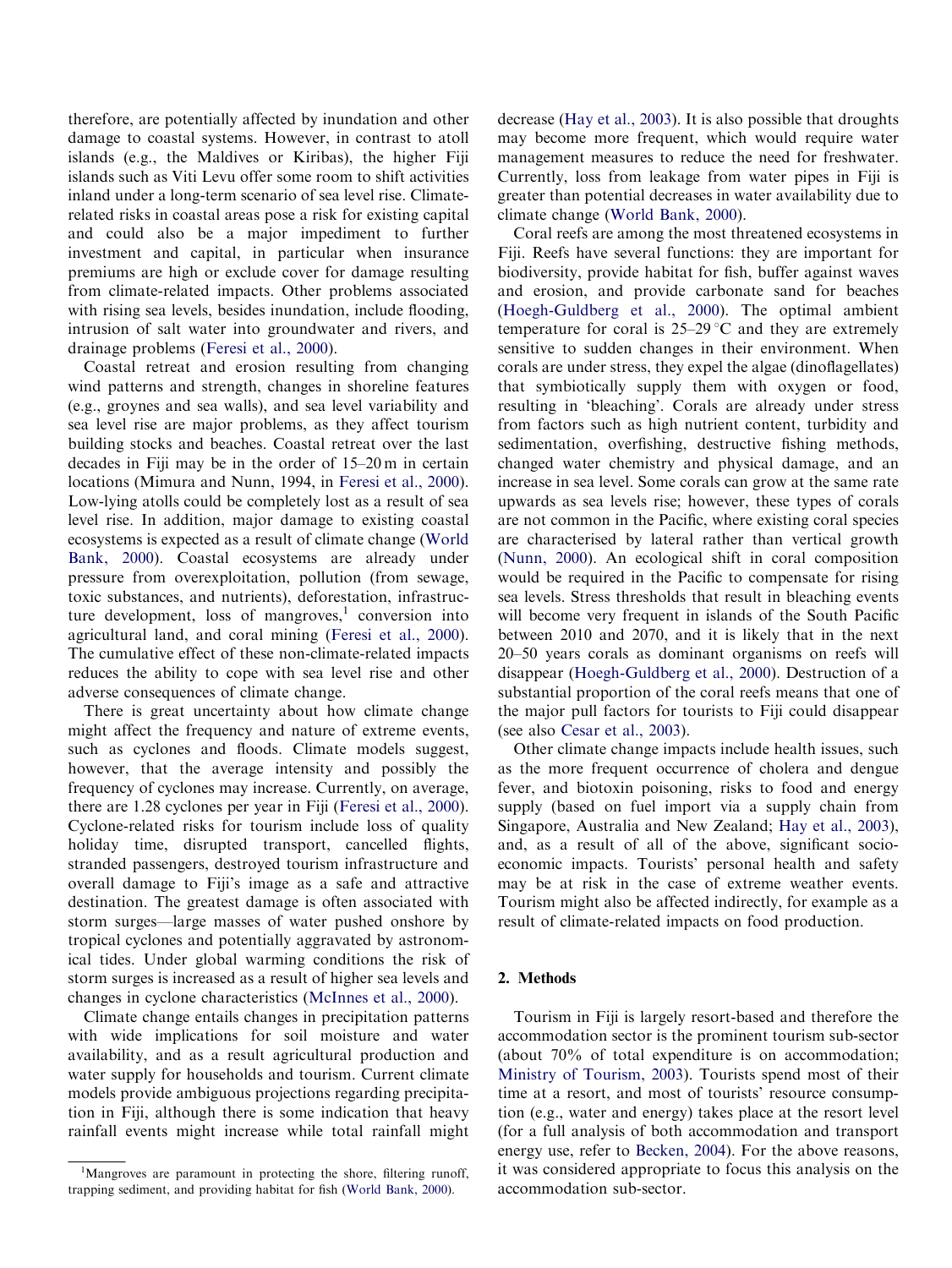Data were collected from three sources: stakeholder and expert interviews, tourist operator interviews, and an accommodation survey. The stakeholder and expert interviews  $(N = 14)$  were informal and notes were taken. The results and background information obtained informed the accommodation survey and industry interviews  $(N = 9)$ . The private-sector interviews were conducted at the resorts and included site visits. Interviews were semi-structured and designed to enhance or confirm knowledge gained in the accommodation survey. The interviews covered the operators' attitudes towards climate change, and adaptation and mitigation measures in place. All the interviews were undertaken between 15 April and 1 May and 23 August and 3 September 2004.

The accommodation survey was designed as a mail-back survey and was sent out on 23 April 2004. The questionnaire sought information on energy consumption, climate change mitigation and adaptation measures, and environmental management. The survey was undertaken with the support of the Department of Energy and the Ministry of Tourism. The questionnaire was posted to all tourism accommodation providers in Suva, the Coral Coast, the Mamanuca Islands, and Nadi  $(N = 116)$ , together with a prepaid envelope for sending the survey back. The addresses of the businesses were taken from the 'Explore Fiji' brochure (March 2004) published by the Fiji Visitor Bureau on a monthly basis, and available to tourists free of charge. It is possible that this list of businesses is not comprehensive, but it covers the majority of providers and constitutes information that is easily available to tourists themselves.

Two weeks after the accommodation survey was sent out, follow-up calls were undertaken. Some businesses claimed they had not received the survey forms, and the questionnaire was resent by fax or email. The same procedure was repeated after another week. Twenty-five accommodation providers replied to the survey, which represents a response rate of 21.6% (Table 1). Two of the respondents were also among the operators interviewed. Unfortunately, the responses do not represent the true geographical dispersion of tourism. Resorts based on the Coral Coast are under-represented with only three accommodation providers sending back the survey. The Mamanuca Islands showed the highest response rate. This may be related to a possibly greater environmental awareness and involvement of these businesses as reflected in the existence of the Mamanuca Environment Society with 11 islands and 28 members. Overall, it is possible that the accommodation survey is biased towards businesses that are more interested in and aware of climate change, which may have aided their willingness to reply. Because of its small sample size, the accommodation survey has to be seen as indicative rather than truly representative. The same applies to the calculation of energy consumption rates, which give a rough estimate of what might be the average energy use of accommodation businesses in Fiji.

The adaptation part of the accommodation survey is analysed descriptively, and relevant information obtained in stakeholder and manager interviews is added where appropriate. Analysis of the energy consumption part of the survey involved some calculations to derive energy benchmarks and  $CO<sub>2</sub>$  emissions. The data provided by respondents was in original units (e.g., kWh, litres, kilograms) or dollar terms (F\$), and conversion factors were applied to estimate energy usage in megajoules (MJ) and  $CO<sub>2</sub>$  emissions in kilograms [\(Baines, 1993](#page-11-0)). Carbon dioxide emissions associated with electricity provided in Viti Levu through the main grid had to be estimated based on the information that about 24.5% of electricity is based on thermal generation, with the remainder being either hydropower or generated by burning bagasse from sugarcane, both of which were considered carbon neutral. No data were available on the ratio of fossil fuel input to electricity output for Fiji thermal power plants from which emission factors could be calculated. For this reason a New Zealand figure of  $624 g$  of  $CO<sub>2</sub>/kWh$  electricity consumed (i.e., including transmission losses) was used (New Zealand [Ministry of Commerce, 1995\)](#page-11-0); in the knowledge that this figure might differ for the Fijian context. The emission factors for diesel and gas as used in this study were 68.7 and  $60.4 \text{ g } CO_2/\text{MJ}$ , respectively.

The following sections discuss, in turn, adaptation of the tourism accommodation sector to climate change, its  $CO<sub>2</sub>$ emissions and mitigation measures, and the barriers to implementing either adaptation or mitigation measures.

## 3. Climate change vulnerability and adaptation measures

#### 3.1. Existing impacts

Tourism stakeholders and operators recognised environmental factors, such as healthy reefs and clear water, as essential for tourism in Fiji. Operators surveyed were aware of potential climate-change-related impacts, such as

|--|

Overview on responses to the accommodation survey

|                                  | Suva/Pacific Harbour | Coral Coast | Nadi        | Mamanuca Islands |
|----------------------------------|----------------------|-------------|-------------|------------------|
| Resort                           |                      |             |             |                  |
| Motel/Hotel                      |                      |             |             |                  |
| Budget accommodation             |                      |             |             |                  |
| Total, response rate in brackets | $6(18.2\%)$          | $3(12.5\%)$ | $8(19.5\%)$ | $8(44.4\%)$      |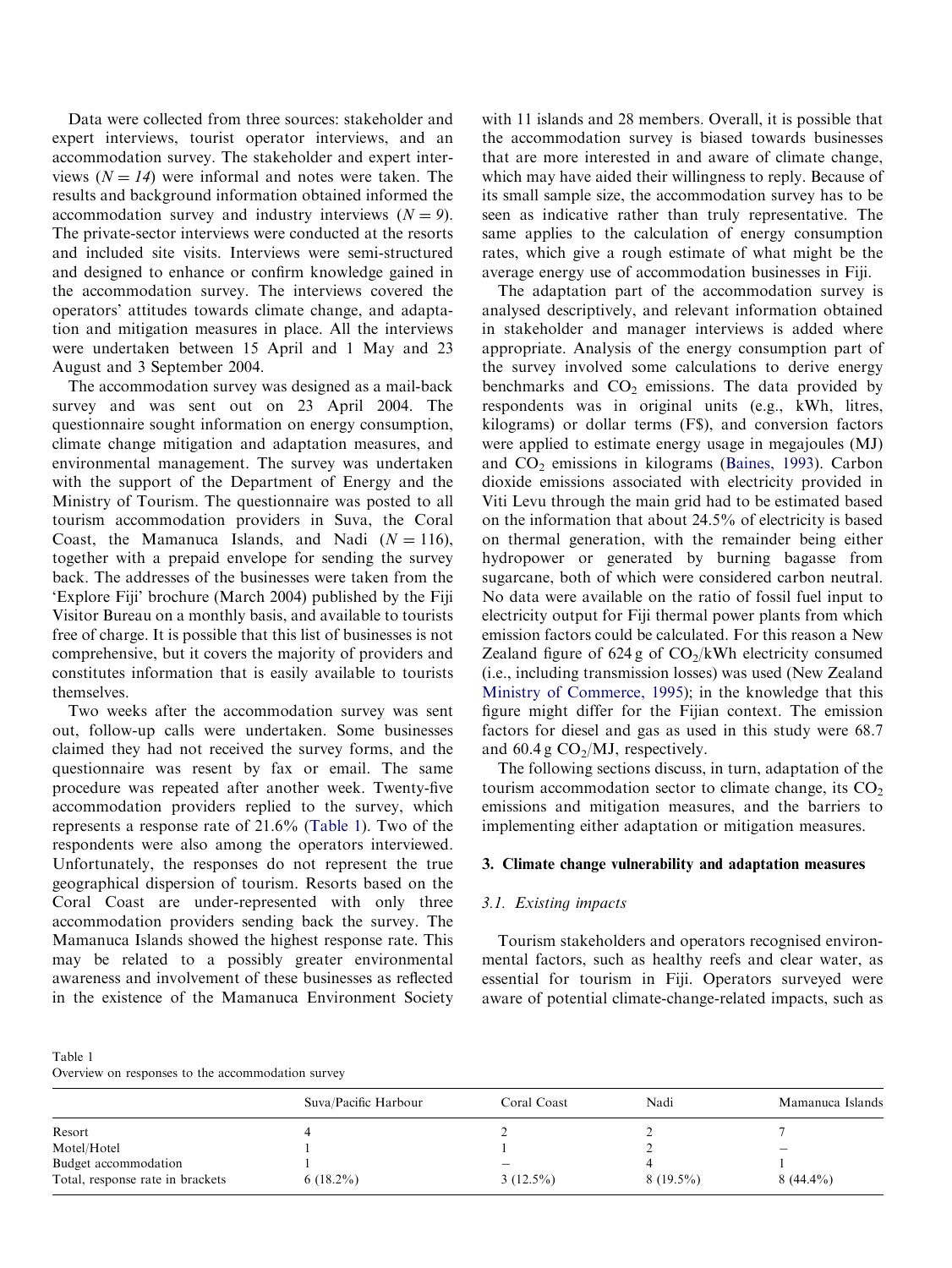cyclones  $(32\%)$ , the loss of coral reefs  $(32\%)$ , and heavy rain events or flooding (20%). Some also related polluted water or the growth of seaweed to rising water temperatures and therefore climate change. Rising sea levels were only mentioned by three businesses, two of which are based in the low-lying Mamanuca Islands. Most accommodation businesses had experienced at least one of the climaterelated impacts shown in Table 2. The most commonly identified impacts were erosion problems, water availability, and the disruption of supply chains (e.g., electricity). These disruptions are possibly unrelated to climate change. Several resorts had been affected by coral bleaching and suffered damage to their property as a result of cyclones or other climate-related events.

Eight businesses reported that they were not impacted by any of the factors listed. Five of those are located in the Mamanuca Islands, which are comparatively vulnerable to climate change because of the risk of cyclones, sea level rise, poor water quality, dying corals, and limited water availability. This apparent contradiction suggests the need for further research to find out whether the resorts in question have not been affected or whether they are well adapted to climate variability. Another possibility is that there is a general lack of awareness of climate change impacts and managers do not necessarily relate the problems that they may be facing to climate change.

Twelve out of the 25 accommodation businesses have insurance cover against damage from climate-related events; most policies being for cyclones while some include floods or sea surge as well. Insurance cover against cyclones is expensive, but critical given the extent of damage in the case of a cyclone hitting the resort, and premiums can be reduced substantially by implementing risk-mitigating procedures (J. Rice, Manager, Shangri-La's Fijian Resort, pers. comm.).

## 3.2. Adaptation

Adaptation measures by accommodation providers can be usefully categorised into those measures that require some form of construction (to protect against cyclones, hot temperatures, and drought) and those that entail changes in management or behaviour, either by staff or tourists. Tourist accommodation is increasingly built in a cyclone-

| Table 2                                        |  |  |
|------------------------------------------------|--|--|
| Climate-related impacts previously experienced |  |  |

proof way (Table 3); however, managers interviewed pointed out that the risk of a cyclone constitutes a natural part of running a tourism business in Fiji. One resort manager commented that it is very costly to retrofit existing structures, and it is often easier to consider climate-related issues when developing new areas or extending existing resorts.

The construction of new resorts continues to focus on coastal areas in high development zones [\(Short, 2004](#page-12-0)). To prevent damage from storm surge and sea level rise, facilities are built at least 2.6 m above mean sea level (S. Huggett, Architects Pacific, pers. comm.). One interviewee (S. McGree, Fiji Meteorological Service) commented that rather than generalising a minimum height it is more useful to consider the specific geographic situation of a development site, for example the bathymetry and the topography.

The interviews and site visits showed that resorts commonly adapt to erosion and the risk of storm surge by constructing seawalls, as well as by planting trees, mainly coconut palms or mangroves (Table 3). Seawalls and other hard structures often cause erosion elsewhere, and further erosion protection measures are necessary as a result of this ([Raksakulthai, 2003](#page-11-0); A. Gorton, Manager, Sonaisali Resort, pers. comm.); especially when the construction does not take into account latest knowledge or technologies (Prof. B. Aalbersberg, Institute of Applied Science, University of the South Pacific, pers. comm.). The loss of sand as a result of cyclones, changing wind patterns

Table 3 Adaptation measures in place

|                                   | Frequency (out of 25) |
|-----------------------------------|-----------------------|
| Construction-based                |                       |
| Adequate building structures      | 20                    |
| Own water storage                 | 19                    |
| Replanting trees/mangroves        | 18                    |
| Pollution control                 | 17                    |
| Self-sufficient for energy supply | 13                    |
| Setting back structures           | 12                    |
| <b>Behaviour-based</b>            |                       |
| Guest education                   | 18                    |
| Reef protection                   | 17                    |
| Evacuation plan                   | 13                    |
| Offering more indoor activities   | 10                    |

|                                               | Frequency (out of 25) | Comments by respondents                   |
|-----------------------------------------------|-----------------------|-------------------------------------------|
| Shoreline/beach erosion                       |                       | Banks on edge of property/beach give way  |
| Reduced water availability                    |                       | In recent drought                         |
| Interrupted supply chain (e.g., food, energy) |                       | Power cuts                                |
| Coral bleaching                               |                       | Noticed by tourists, snorkelling affected |
| Damage to property                            |                       | From sea surge                            |
| Sea level rise                                |                       |                                           |
| Increased storm frequency and intensity       |                       | Maintenance of gardens                    |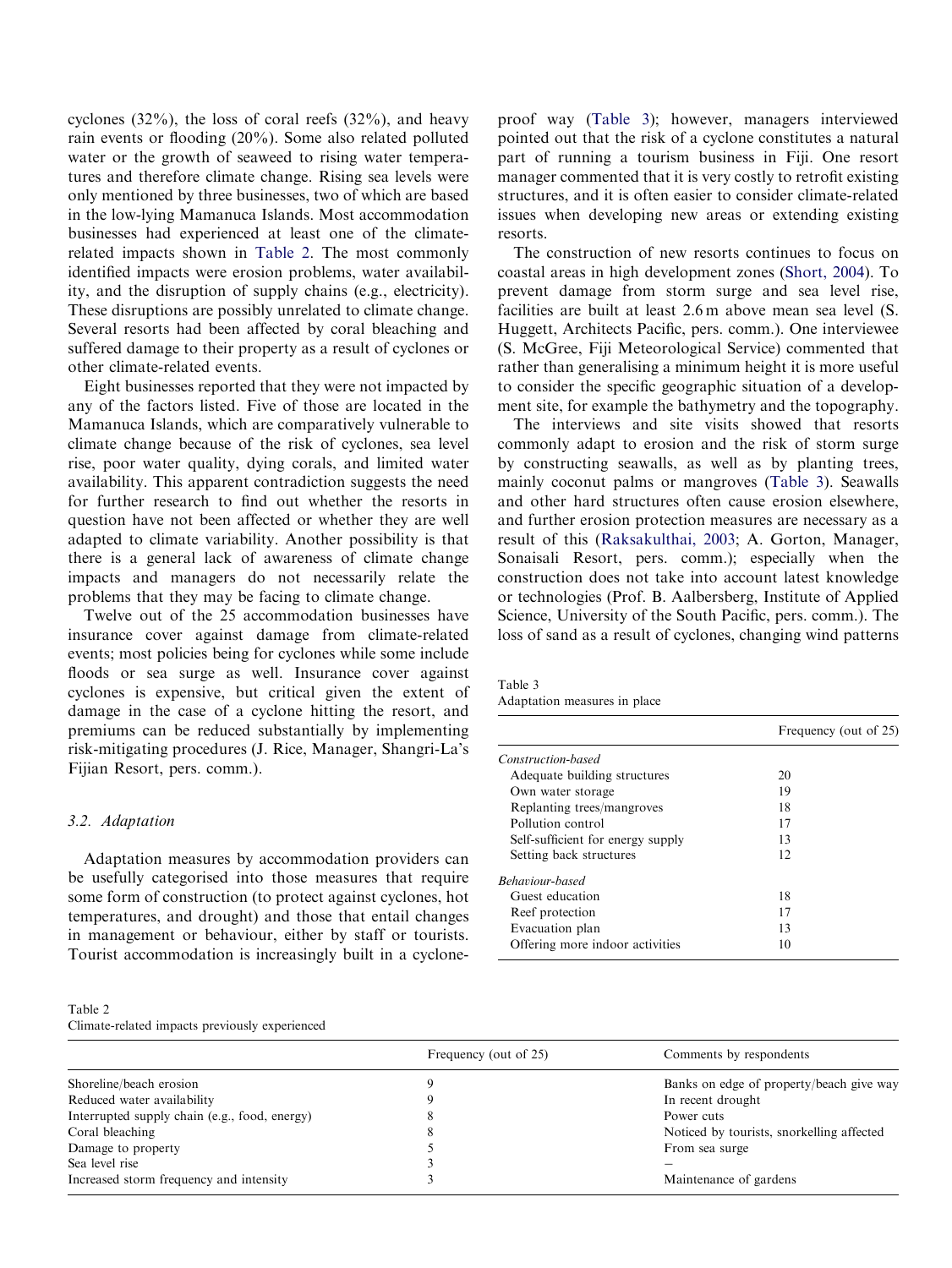and sea level rise is a major problem, especially on low sandy islands such as Beachcomber Island (T. Boa, Manager, Beachcomber Island, pers. comm.). Despite knowledge about the importance of mangroves for shore protection, large areas are still cut down to provide space for further development. The resulting sedimentation puts considerable pressure on coral reefs (D. Walker, Project Manager, Mamanuca Environment Society, pers. comm.).

Some resorts have measures in place to store and conserve water where possible. For example, the mulching of garden waste and layering of shredded paper, cardboard or coconut shells are measures that keep the soil moist and reduce the need for irrigation, one of the major demands for water consumption in a tourist resort. Some resorts use recycled or grey water for irrigation, hold grey water reservoirs for firefighting, and operate toilets with saltwater or recycled water for flushing. There are also technological solutions for water-conserving showers and toilets (e.g., dual flush). A major problem that undermines water conservation measures is leakage. Unknown but potentially substantial quantities of freshwater leak into the sea. More remote islands have the option of a desalination plant, with costs being only slightly higher than shipping water to the island (B. Herriman, Engineer, Beachcomber Island, pers. comm.). Rainwater collection is possible, but this adaptation measure is problematic in that considerable space is required for water storage. Underground tanks are a solution for newly designed resorts.

Reefs that are not already under pressure from pollution and sedimentation are more likely to cope with increases in water temperature than stressed reefs. Hence, pollution control is an important adaptation measure to protect the coral reefs around tourist resorts. Typically, resorts and local communities have septic tanks, and treatment systems that go beyond these simple tanks require considerable investment both in terms of capital and ongoing maintenance. Cost may be prohibitive for smaller accommodation providers, although there exist small and cost-efficient systems (e.g., sand-filters) that can cope with small amounts of sewage. Potential conflicts exist when a tourist resort invests in a sewage treatment plant, but the neighbouring community keeps polluting the water on which the resort's tourist activities are based.

The coral reefs were usually the largest concern of tourism operators when it came to changing their own or tourists' behaviour. Most of the managers or public-sector stakeholders interviewed expressed concern about the condition of at least some of the coral reefs, although climate change and the resulting increase in sea surface temperatures were not necessarily seen as major factors. Rather, protecting the reefs was associated with avoiding physical damage, pollution, sedimentation, and freshwater influx. Resort-based boat operators are instructed not to anchor on reefs but only on designated buoys, and some resorts have given up activities such as reef walking or allow it only in designated areas. Tourists are informed about appropriate behaviour (e.g., no touch, no take) while snorkelling or diving in order to avoid damage to the corals.

About half of the businesses surveyed have evacuation plans in place. Less than half reported they offer indoor activities as an alternative in poor weather conditions.

## 4. Tourism's contribution to climate change

## 4.1. Greenhouse gas emissions from tourist accommodation

Tourist accommodation uses a wide range of energy sources, with electricity either generated from hydropower (Viti Levu, 52% of respondents) or by using a diesel generator (Mamanuca Islands or other remote areas, 60% of respondents) being the most important in terms of energy used. Petrol or diesel for business vehicles is used by 68% of respondents, and 20% use petrol or diesel for other purposes. Liquefied petroleum gas is used by most businesses (84%), mainly for cooking, hot water, or in the laundry. Ten out of 25 businesses use some form of renewable energy sources, most of which are hot water systems or solar lights.

Energy consumption and resulting greenhouse gas emissions vary widely for different accommodation businesses. There are two factors, however, that seem to have a major influence on energy consumption and  $CO<sub>2</sub>$  emissions, namely the standard of accommodation (resort, motel/hotel, and budget accommodation) [\(Table 4](#page-6-0)) and geographical location (mainland Viti Levu versus the Mamanuca Islands) ([Table 5\)](#page-6-0). On a per-visitor-night basis, motels, hotels, and budget accommodation consume considerably less than tourist resorts. This is not surprising given the different levels of service provided [\(Becken et al.,](#page-11-0) [2001\)](#page-11-0). Most resorts maintain extensive outdoor and indoor areas, including swimming pools, diving centres, bars, restaurants, and other entertainment facilities. Moreover, resorts usually offer air conditioning in common areas as well as in tourists' rooms or apartments. Budget accommodation usually operates shared facilities and has ceiling fans rather than air conditioning.

Tourist accommodation in the Mamanuca Islands is approximately 2–3 times as carbon-intensive as that based in Viti Levu (36 kg  $CO<sub>2</sub>$  per visitor-night compared with 14 kg, [Table 5\)](#page-6-0). The main reason for this lies in electricity generation, which is much less carbon-intensive in Viti Levu due to the high proportion of renewable energy sources (hydro and bagasse) compared with diesel generation on islands with its inherent inefficiency (about 65–70% of energy input is lost during the process of generation). Moreover, resorts on remote islands operate more or less self-sufficiently, and therefore have additional energy requirements (e.g., sewage treatment, freezing rubbish<sup>2</sup>).

<sup>&</sup>lt;sup>2</sup>Freezing rubbish stops development of unpleasant odour as a result of decomposition of organic waste. This practice allows island resorts to store their rubbish for several days until shipped from the island to the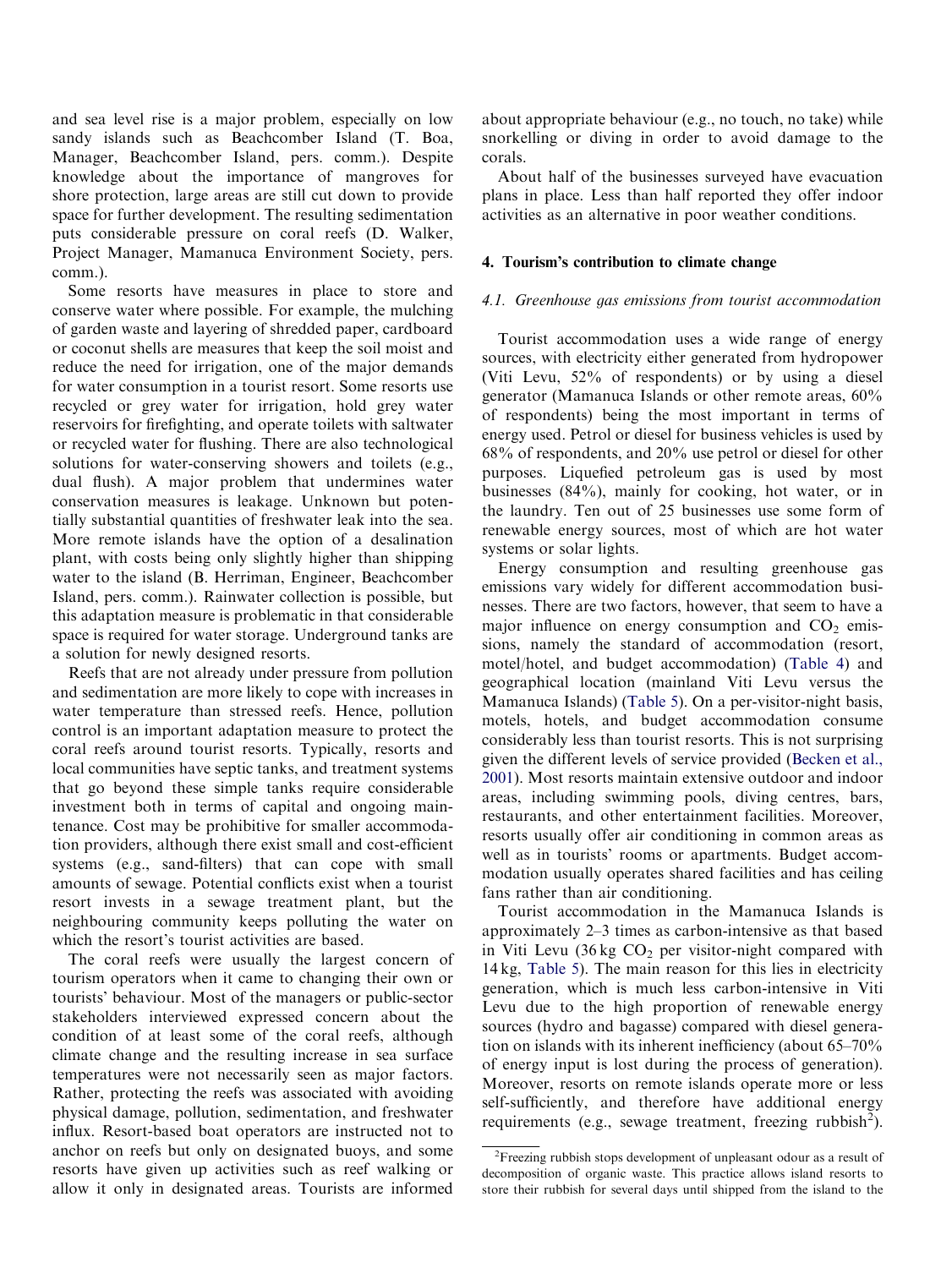<span id="page-6-0"></span>Table 4 Average energy use and  $CO<sub>2</sub>$  emissions for different types of accommodation

|             | Number of<br>respondents | Visitor nights | Total energy use<br>(GJ) | Energy use per<br>visitor-night (MJ) | $CO2$ total<br>(tonnes) | $CO2$ per visitor-night<br>(kg) |
|-------------|--------------------------|----------------|--------------------------|--------------------------------------|-------------------------|---------------------------------|
| Resort      | $15(14^a)$               | 18,800         | 6684                     | 443                                  | 391                     |                                 |
| Motel/Hotel | $4(3^a)$                 | 21,700         | 790                      | 34                                   | 40                      |                                 |
| Budget      | $3(2^a)$                 | 6600           | 515                      | 61                                   | 22                      |                                 |

Notes:

<sup>a</sup>Only 14, 3 and 2 businesses provided visitor numbers necessary to derive per capita energy data.

 $\bullet$  1 gigajoule (GJ) equals 1000 megajoules (MJ).

- Only 14, 3 and 2 businesses provided visitor numbers necessary to derive per capita energy data.

• Assumptions for calculating energy use: the average cost of electricity from the main grid in Viti Levu was assumed to be 22.09 c/kWh

- [\(www.fdoe.gov.fj\)](http://www.fdoe.gov.fj). Diesel purchased in bulk was approximated to cost 80 c /l, and diesel/petrol used for vehicles \$1/l (A. Gonelevu, Department of Energy and B. Herriman, Engineer Beachcomber Island, pers. comm.). Costs for LPG vary but were averaged as \$1.50/l (information obtained from Fiji Bluegas).
- The energy content of diesel is 38.1 MJ/l, and for LPG 26.5 MJ/litre or 49.5 MJ/kg ([Baines, 1993\)](#page-11-0).

Table 5 CO2 emissions for tourist accommodation by geographical location

|                  | Number of respondents | $CO2$ total (tonnes) | $CO2$ per visitor-night (kg) | Visitor-nights |
|------------------|-----------------------|----------------------|------------------------------|----------------|
| Viti Levu        | $15(13^a)$            | 238                  |                              | 18,000         |
| Mamanuca Islands | $7(6^a)$              | 465                  | 36                           | 17,800         |

<sup>a</sup>Only 13 and 6 businesses provided visitor numbers necessary to derive per capita energy data.

Transport energy use is also high given that not only do tourists have to be transported to and from the resort, but so also do food supplies, energy (diesel and gas), water and other devices required for operating the resort.

The data presented in Tables 4 and 5 are subject to uncertainty because of (i) possible errors in reporting on part of the respondent, (ii) unintentional under-reporting (e.g., diesel for boats; services contracted to other companies), (iii) missing data (e.g., three businesses reported gas use but did not provide an estimate of their consumption), (iv) other unknown sources of error. For these reasons, the benchmarks provided could be interpreted as *minimum* estimates of energy use and  $CO<sub>2</sub>$ emissions. However, the means presented in Table 5 are also biased towards resorts on more remote islands (higher response rate), which could result in higher estimates of energy use and carbon intensity. It is not possible to quantify those contrasting effects. Notwithstanding those limitations, no other data on energy use in accommodation businesses in Fiji exist and these benchmarks provide a starting point for further analyses. These figures are also in the same range as accommodation energy use derived for other countries [\(Becken et al., 2001\)](#page-11-0).

It is possible to obtain a rough estimate of energy use and  $CO<sub>2</sub>$  emissions associated with tourist accommodation

through extrapolating the above results for the whole of Fiji. The total number of visitor nights spent in Fiji was 2,891,295 in 2002 [\(Ministry of Tourism, 2003](#page-11-0)), whereby 82% of visitor-nights were spent in hotels, 13% in backpacker/budget accommodation, with the remainder of nights being spent in motels, on boats or in other forms of commercial and non-commercial accommodation. For the purpose of this extrapolation it is assumed that the category 'hotel' in the Ministry of Tourism's IVS is equivalent to 'resort' as shown in Table 5, the backpacker category is the same as budget accommodation, and the remaining categories are aggregated into the motel category. With this breakdown, the total energy use due to tourist accommodation was calculated to be 1,078,373,475 (MJ per annum (or 1078 terajoules (TJ)), which is equivalent to a contribution to national energy use of about 6.5% [\(Department of Energy, 2003\)](#page-11-0). In terms of  $CO<sub>2</sub>$ , the accommodation industry emits roughly 68,219 t per annum [\(Department of Environment, no date](#page-11-0)). Since no recent data are available for national  $CO<sub>2</sub>$  emissions, the accommodation sector's contribution to these emissions is not calculated, but it would be at least in the same order as the 6.5% derived for energy use. These estimates have to be seen as approximations only.

#### 4.2. Mitigation measures

Energy is a major cost driver for the operation of a tourism accommodation business, especially when energy

<sup>(</sup>footnote continued) mainland where waste is further treated (e.g. incinerated) or deposited in a landfill.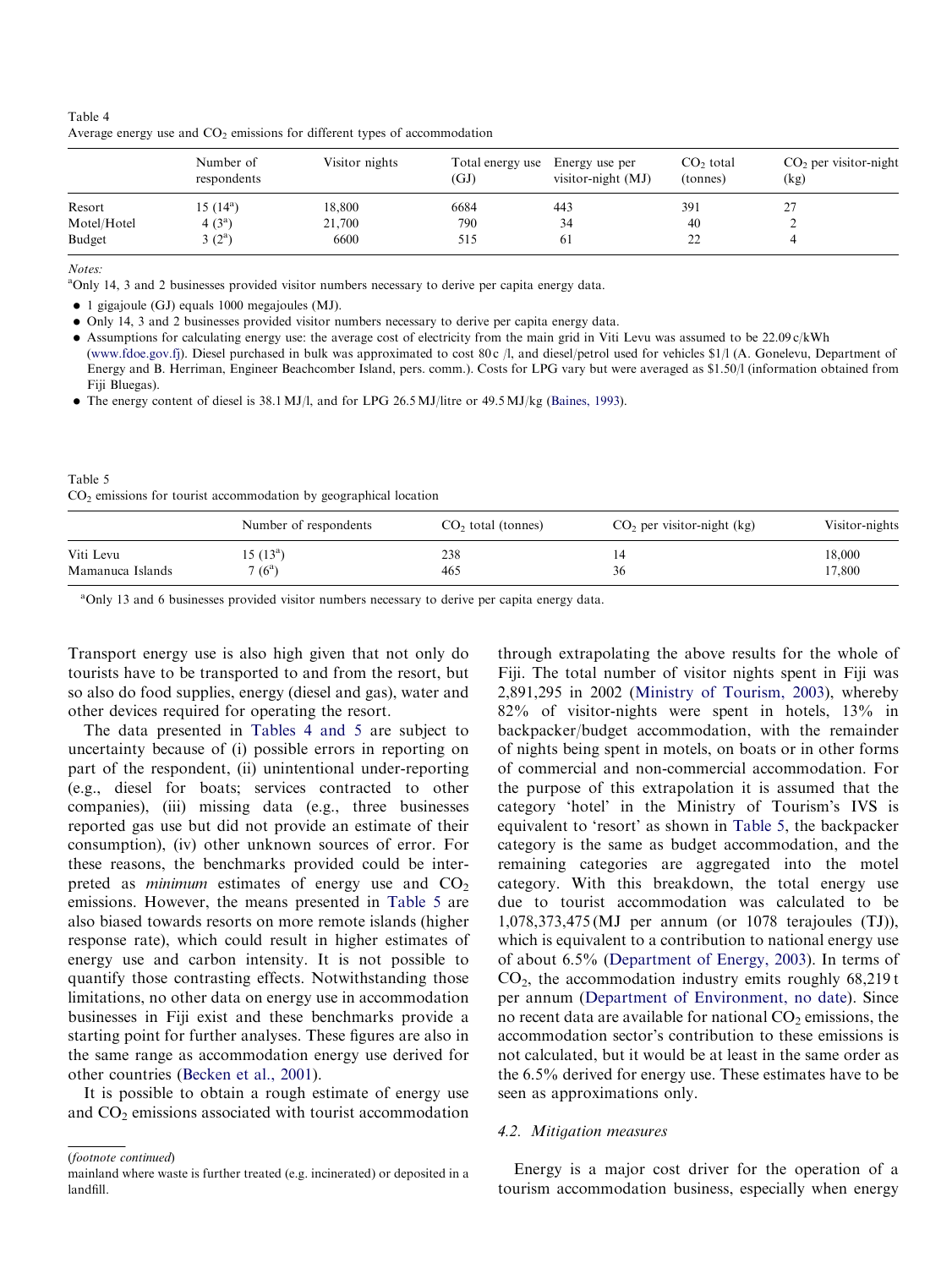is derived from fossil fuels either for transport or electricity generation. The operation of diesel generators is costly, because of inefficiencies, transportation costs (diesel shipment), maintenance, and salaries for powerhouse staff. Thus, managers have an economic interest in keeping electricity consumption low. The crux with diesel generators, however, is that once a generator is purchased, the optimum range of electricity generation is determined at about 80% of the maximum performance. If as a result of electricity conservation the generator runs below this range, the diesel is not combusted completely, which ultimately reduces the lifetime of the generator (B. Herriman, pers. comm.). To overcome this problem, one business reported that they switch to a smaller generator at night-time. However, purchasing a smaller generator is often not an alternative because of high capital costs. For these reasons some managers see little incentive in conserving energy below a certain performance of their generator (H. Sykes, Resort Consultant, pers. comm.).

Nine out of the 25 businesses in the survey did not name any measures in place for reducing energy consumption. Those managers who reported measures showed various levels of knowledge and commitment, identifying air conditioning, cooling, and the laundry as major drivers of energy use. Some budget resorts have no air conditioning or only use it at night, which keeps energy costs low and reduces the need for a high-capacity generator. Adequate building materials and structures and planting trees for shade help minimise the need for air conditioning.

Reducing the consumption of hot water (laundry and showers) and reducing the water temperature are other saving measures (e.g., some budget accommodation only provide cold showers). Other energy-use-reduction measures reported in the accommodation survey centred on lighting, including 'energy-efficient light bulbs', 'sensor lighting in the garden', 'solar panel lights' and 'room keys used to operate lights in each room'. The interviews revealed that not all managers are convinced that energyefficient bulbs are a good option, because they are expensive and do not last, as a result of fluctuating power supply from generators. In the case of smaller islands the energy costs of shipping are substantial, and managers seek to maximise load factors by combining passenger vessels with transporting food, waste, or water. One business reported that they reduce the number of shopping trips to save fuel.

Little seems to be done in terms of guest education, and as one resort manager pointed out, 'tourists are not here to worry about air conditioning' (E. Vuki Tavai, Human Resources Manager, Treasure Island, pers. comm.). Some managers try to educate their staff, but this proves very difficult and requires a lot of reinforcement and supervision (e.g., in the area of recycling). As noted by the Fiji Visitor Bureau (S. Toganivalu, pers. comm.), the number of resorts that are active in this regard is limited.

A number of accommodation businesses operate solar hot water systems; however, photovoltaic systems are less common. The monthly average solar radiation is about  $15 \,\mathrm{MJ/m^2}$  and day ([Department of Energy, 2003](#page-11-0)), which makes solar energy relatively cost-effective, especially on islands that rely on diesel generation. Some of the interviewees believed that the use of solar energy, especially photovoltaic, is not economical (especially when technology has to be imported); and this misconception was identified as a major barrier by the Department of Environment (I. Neitoga, pers. comm.). The installation of 1-kW rooftop solar cells for electricity generation could be an effective way to supply tourist bungalows with sufficient electricity for lighting and small appliances. Such photovoltaic systems have the advantage that they are silent (as opposed to diesel generators), reliable, require little maintenance, have low operating costs and are easy to install ([United Nations Environment Programme \(UNEP\),](#page-12-0) [2003\)](#page-12-0). However, they may be vulnerable to storm damage and salt deposit.

Mini hydropower schemes are less relevant for coastal resorts, but could be an option for tourism ventures operated in inland communities (referred to as ecotourism operators by the Fiji Ministry of Tourism and Visitor Bureau). The capital costs are very high, however, and consequently the uptake is minimal (A. Gonelevu, Department of Energy, pers. comm.). The Department of Energy currently assesses potential sites for mini hydropower schemes, and it is also exploring potential for geothermal electricity generation on Vanua Levu, the second largest island of Fiji. Wind energy is not widely used in Fiji, but the Coral Coast, Mamanuca Islands, and Sonasavu are promising locations for wind-powered generation (A. Gonelevu, pers. comm.). Wind energy systems are available at different scales, ranging from small 1-kW ones to 100–700 kW schemes (medium scale), or even larger ones (UNEP, 2003). Tourist resorts would need small- to medium-scale wind systems if they want to meet their whole electricity demand by wind power. Small islands are unlikely to erect wind turbines because of lack of space and noise pollution (B. Herriman, pers. comm.). Resorts on larger areas are in a better position to pursue wind energy (A. Gorton, pers. comm.). No renewable energy sources are currently seriously discussed for transport, although one resort looked into wind-driven boats, and there are explorations into replacing fossil fuel with biofuel, for example derived from coconut (copra) oil ([SOPAC, 2004\)](#page-12-0).

#### 4.3. Barriers to climate change adaptation or mitigation

There are several barriers to climate change adaptation and mitigation within the tourism industry in Fiji, most importantly a lack of data to fully assess the situation. Few data exist that allow assessment of the vulnerability of tourism as a whole and specific tourism infrastructure in particular, and already-existing climate-change-related impacts. Similarly, in terms of mitigation, neither the energy nor the greenhouse gas statistics are good enough to identify major users and end uses, based on which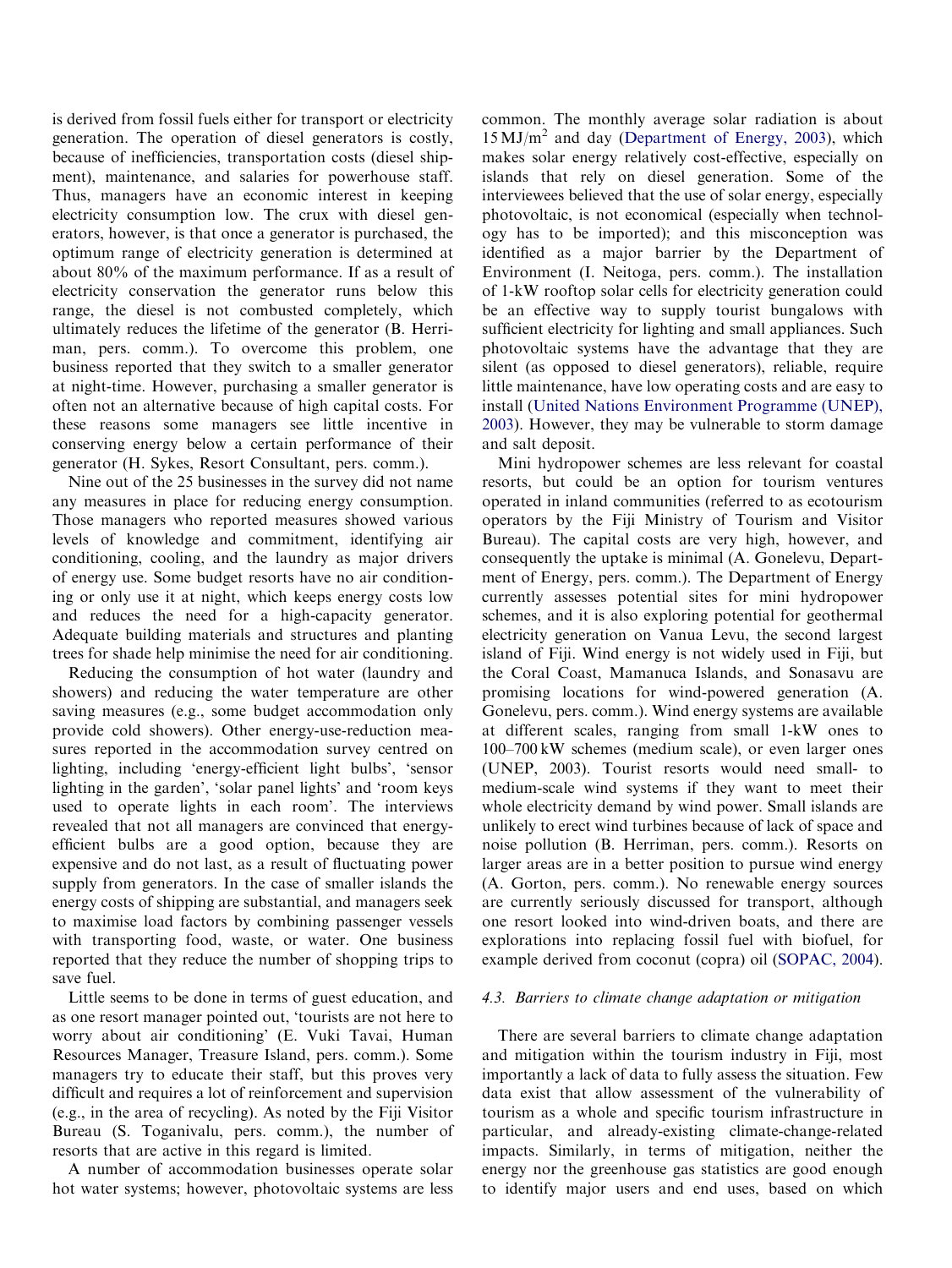strategies could be developed for reducing emissions at least cost. The lack of data is both a result of Government simply not having collected the required information and of the industry not supplying data when asked, for example by the Department of Energy for their energy statistics (A. Gonelevu, pers. comm.).

Possibly, because of this lack of data, little has been done to raise awareness and understanding of how climate change and tourism interact, and what could be undertaken to mitigate negative effects both in terms of adaptation and mitigation ('lack of knowledge' was identified by most respondents in the accommodation survey, Table 6). Some respondents seemed to confuse climate change with other environmental (e.g., waste management) or cultural problems (e.g., land use problems), or where not able to understand causes and effects of climate change. More than half of the respondents noted that they would be interested in further information on the topic.

A lack of financial resources was commonly mentioned in the interviews and the survey as another major barrier to being active in terms of climate change adaptation or mitigation. This is true not only for the private sector but also for the public sector, which lacks funding for undertaking studies or measures such as developing hazard maps or a risk management plan. Environmental management was sometimes perceived as being too expensive for small businesses, especially when it involves new technologies which may have to be imported at great cost. For some imports it is possible to get some tax exemption (e.g., renewable energy technology), but no clear guidelines exist at this stage (A. Gonelevu, pers. comm.).

The 'lack of government incentives' was identified as one barrier to implementing climate-change-related measures in the accommodation industry and needs to be addressed. Along similar lines, interviewees noted that the legislatory framework that exists would be sufficient if enforced, but a major problem is that regulations are often not put into practice, nor are they monitored (e.g., Environmental Impact Assessment, building codes). Lack of capacity was another barrier identified in both the survey and the interviews. Several operators commented on how difficult it was to recruit and also to keep qualified staff. Another issue was a lack of willingness on the part of qualified personnel to share their expertise and experience with potential successors.

## 5. Discussion

Tourism in Fiji is highly vulnerable to climate-changerelated hazards such as cyclones, storm surge and flooding, sea level rise, erosion, transport and communication interruption, and temporarily reduced water availability. Another major concern for the tourism industry is the degradation of natural systems, such as coral reefs and forest ecosystems, further aggravated by climate change. Most commonly, tourism businesses are impacted upon in the form of physical damage from a cyclone or storm surge, erosion, and coral bleaching. Despite the high risk associated with tourist facilities built on the waterfront, most new developments focus on coastal areas, and it is also still common practice to cut down mangrove forests, which would serve as a natural protection against various climate-related impacts.

Tourist accommodation providers adapt to climatic conditions that may affect their business, and in doing so they are also prepared for impacts that may result from a changing climate. Typically, operators focus on relatively concrete and foreseeable high-risk impacts, such as cyclones and storm surges, for example by cyclone-proofing their structures and erecting seawalls. A number of accommodation providers have insurance cover against cyclones and storm surges. Generally, it seems that the risk of accumulative impacts or more abstract impacts are less recognised and addressed. Pollution control, sewage treatment, and water management are examples of this. The vulnerability to extreme climate-related events can be reduced when climate change adaptation is integrated in the development process from the earliest stages [\(Jones,](#page-11-0) [2003](#page-11-0)). The exact location of the development, as well as the design (e.g., building materials, orientation, structures) and landscaping can help reduce vulnerability. There is also some opportunity to harmonise tourism development at locations that are less vulnerable to climate change (e.g.,

Table 6

|  |  | Barriers to implementing climate change mitigation or adaptation |
|--|--|------------------------------------------------------------------|
|  |  |                                                                  |
|  |  |                                                                  |

| Barriers                                                | Yes (frequency) | No (frequency) |
|---------------------------------------------------------|-----------------|----------------|
| Lack of knowledge                                       | 14              | 10             |
| Lack of incentives by Government                        | 13              | 11             |
| Lack of finance                                         | 12              | 12             |
| Lack of skilled staff                                   | 10              | 14             |
| Lack of technological solutions                         | 10              | 14             |
| Lack of adequate legislation that requires compliance   |                 | 15             |
| Lack of recognition on the part of customers            |                 | 15             |
| Lack of time                                            |                 | 16             |
| Customer expectations that counteract specific measures |                 | 20             |
| No need for any measures                                |                 | 20             |

*Note:* One business did not answer this question ( $N = 24$ ).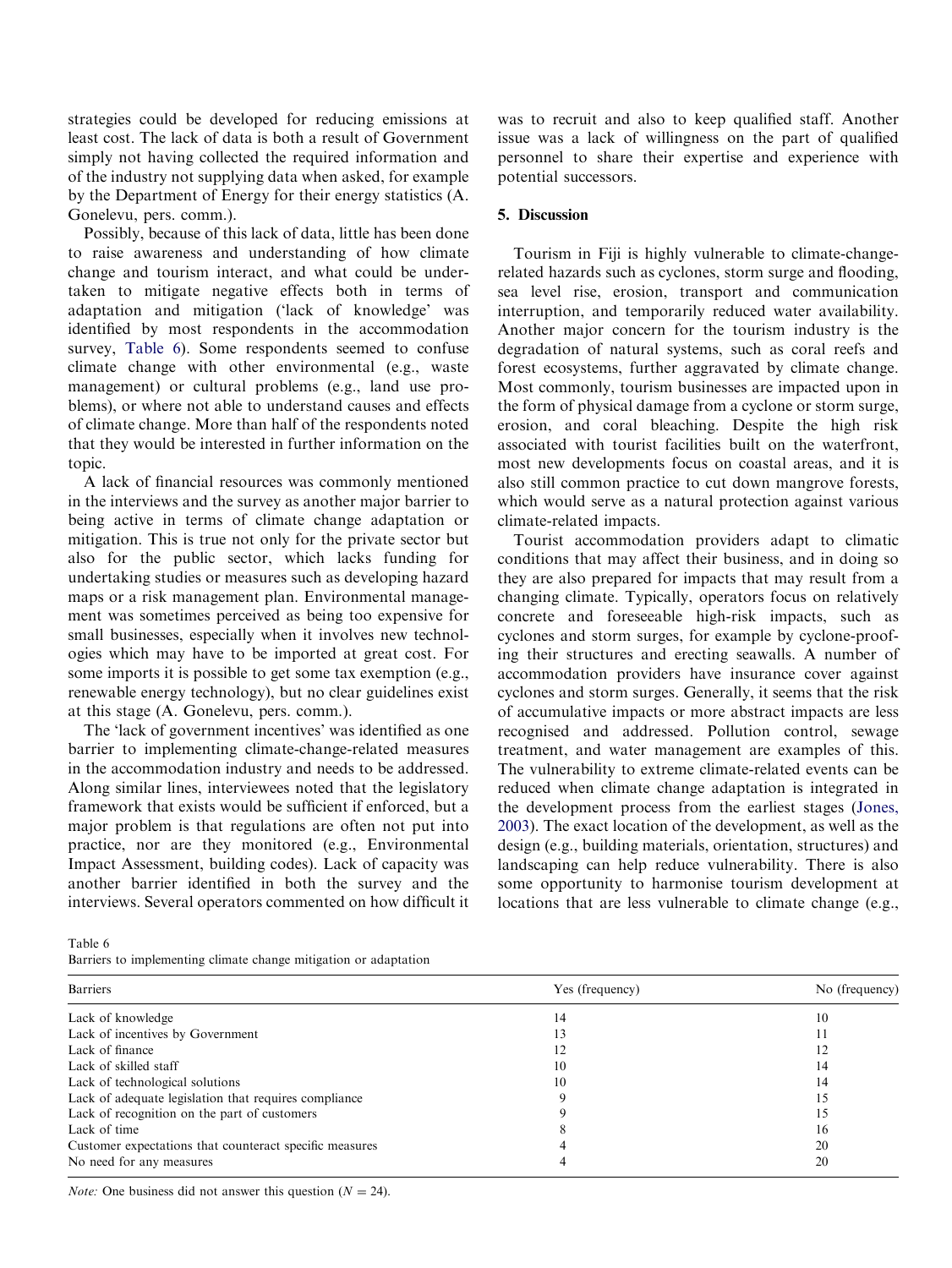inland areas in Viti Levu) with current attempts of diversifying Fiji's tourism product, especially in relation to 'ecotourism'. [Ayala \(1995\),](#page-11-0) for example, proposed that new and unique tourism products could be developed in the Fijian hinterland on elevated areas, by using the Japanese concept of 'shakkei' (borrowed landscape), where hotel layout, garden landscaping and scenery are integrated into an overall experience of an ecosystem that differs from the typical panorama of a beachfront.

Energy use and greenhouse gas emissions are not major environmental concerns of tourism operators, although from an operational point of view energy is recognised as an important driver of costs. Energy use and  $CO<sub>2</sub>$ emissions in tourist accommodation are substantial (between 34.2 and 443.0 MJ or  $1.6 \text{ kg CO}_2$  and  $28.1 \text{ kg CO}_2$ per visitor-night). Staying on island resorts is about 2–3 times as carbon-intensive as staying on the mainland Viti Levu. Altogether, the accommodation sector consumes about 1078 TJ per annum and emits  $68,219$  t of  $CO<sub>2</sub>$ . This is equivalent to a contribution of about 6.5% of national energy use [\(Department of Energy, 2003](#page-11-0)).

A number of greenhouse gas mitigation measures are in place (e.g., adapting generator sizes, switching off lights, energy-efficient light bulbs, and solar hot water). However, with few exceptions, initiatives are not systematically explored and implemented, but seem to be piecemeal and ad hoc. While there is a huge potential for solar energy and wind-generated power (especially on the Coral Coast, the Mamanuca Islands, and Sonasavu), these technologies are taken up slowly, inhibited by lack of knowledge, capital, capacity and government incentives. Often, the energy demand of a single tourist resort is too small to justify investment in a wind turbine.

The policy focus and interests of resort operators in Fiji are development-driven, although there is a strong recognition of the concept of sustainable development. Climate change is mainly seen from the perspective of tourism's vulnerability and adaptation. Mitigation seems to be less pressing, although in the medium term increasing greenhouse gas emissions (e.g., as a result of increasing tourist arrivals) could undermine Fiji's credibility in international negotiations on climate change. The above order of Government and industry priorities has to be recognised when trying to implement any climate-changerelated measures. [Wilbanks \(2003\)](#page-12-0) suggested that climate change be integrated into wider sustainable development by first identifying the key local problems and then linking those to climate change.

In the case of tourism in Fiji, these major local problems are: land use issues, an aged accommodation stock, lack of new capital and investment, restricted air capacity, dependency on air travel, economic leakage, a lack of a unique selling point, environmental degradation, and political instability [\(Narayan, 2000](#page-11-0); [Levett and McNally,](#page-11-0) [2003\)](#page-11-0). Wider environmental problems that need to be considered are pollution, deforestation, and overexploitation of resources. Measures that have the potential to

address the above issues in addition to climate change offer no-regret solutions ([Hay et al., 2003\)](#page-11-0) and are therefore more likely to be funded (e.g., by donor agencies) and taken up by local agencies, stakeholders, and industry members. Adopting wider environmental management practices, for example, addresses climate change adaptation and mitigation, and also has the potential of providing a 'unique selling point' for Fiji as a sustainable tourist destination. Developing small-scale technologies for solar or wind energy on the more remote islands would also help reduce the dependency on imported fossil fuel and economic leakage.

A good example of combining climate change adaptation and mitigation is reforestation. Trees reduce vulnerability to cyclones, improve microclimates, and enhance landscapes used for tourist activities. Moreover, trees function as carbon sinks, although [Dang et al. \(2003\)](#page-11-0) note that those species preferred for adaptive measures (e.g., erosion control or watershed management) are not necessarily the ones most suited for carbon sequestration. [Beg et al. \(2002, p. 139\)](#page-11-0) recommend that forest protection or plantation should be done 'under the umbrella of adaptation policies, given the controversial aspects of including it under mitigation options, such as the Clean Development Mechanism' (p. 139). Notwithstanding this, there is some potential to include forest sinks in carbon trading schemes, whereby carbon emitters (e.g., tourist resorts) purchase carbon credits from landowners who restore forest on (marginal) land (e.g., see EBEX21, [www.ebex21.co.nz](http://www.ebex21.co.nz)). In Fiji, such a scheme would need to address land rights issues, which may be difficult to solve in the near future (H. Sykes, pers. comm.). Despite some possible practical difficulties, the option of forest carbon sinks should be explored further, especially when seeking to offset emissions associated with tourists' travel to and from Fiji [\(Hart et al., 2004](#page-11-0)). In 2002, tourists' international air travel (one-way) to Fiji consumed about 5500 TJ of energy, and this resulted in  $CO<sub>2</sub>$  emissions of about 384,000 t (for more detail, see [Becken, 2004](#page-11-0)).

Recognising co-benefits of climate change measures is as important as avoiding counteracting effects; for example, heavier use of air conditioning leads to increasing greenhouse gas emissions, or the relocation of sand adds to local environmental impacts [\(Table 7\)](#page-10-0). Future work would need to take into account technological and economic aspects, as well as the expected amount of reduced or increased greenhouse gas emissions [\(Dang et al., 2003\)](#page-11-0).

## 6. Conclusions

There is currently no common strategy to address interactions between climate change and tourism in Fiji, nor is there a sector-wide industry association that could promote any climate-change-related initiatives. However, there are isolated examples among industry members that reveal a high understanding and advanced use of technology and management to address climatically unfavourable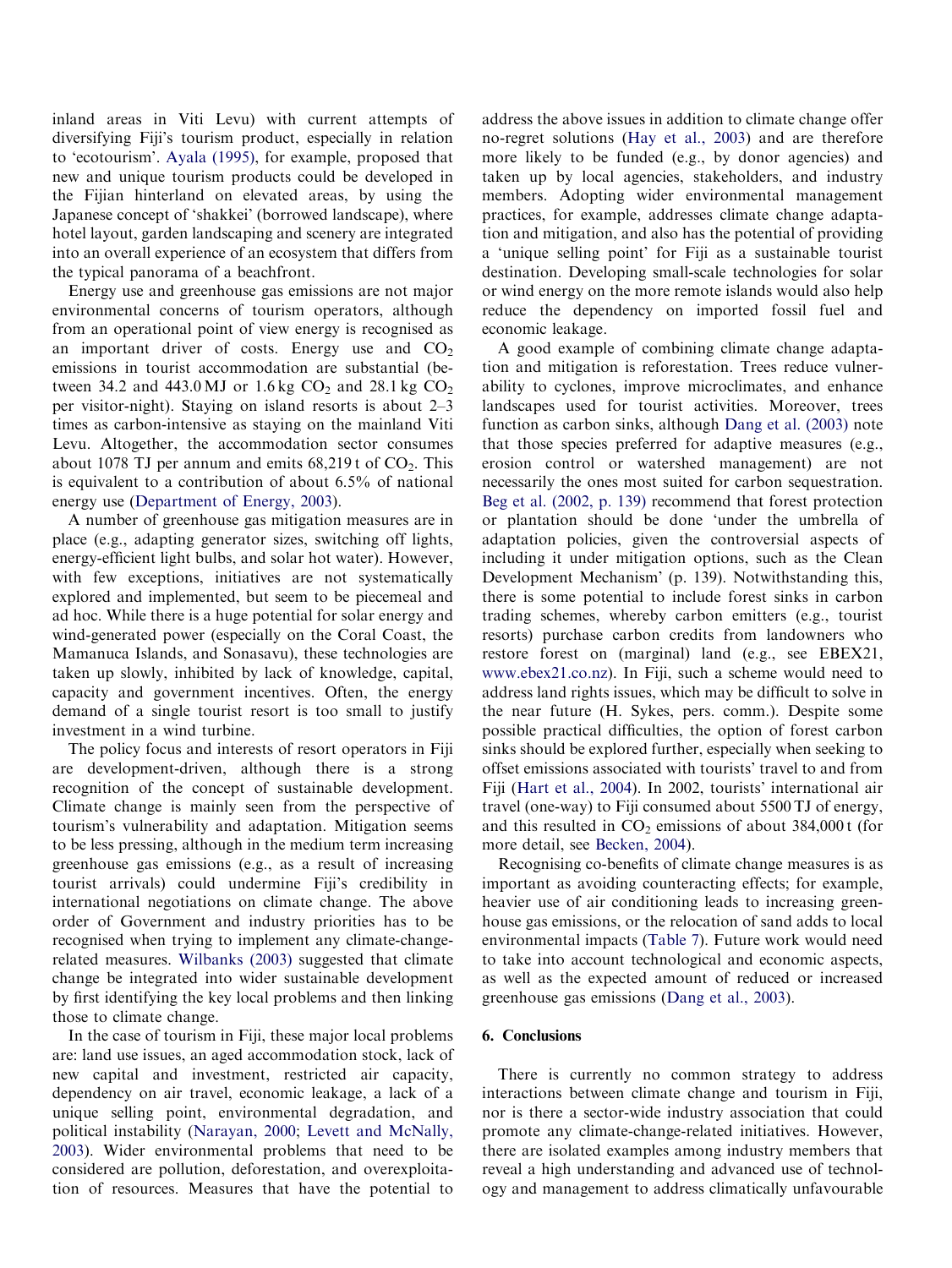<span id="page-10-0"></span>Table 7

Adaptation measures for tourism on tropical islands and their positive or negative ancillary effects

| Adaptation                                       | Impact on mitigation                                                    | Impact on environmental<br>management                     | Economic aspect                                                          |
|--------------------------------------------------|-------------------------------------------------------------------------|-----------------------------------------------------------|--------------------------------------------------------------------------|
| Tree planting                                    | Reduces net CO <sub>2</sub> emissions<br>through carbon sinks           | Benefits biodiversity, water<br>management, soils         | Could be included in a carbon-<br>trading scheme                         |
| Water conservation                               | Reduces energy costs for supplying<br>water                             | Positive in areas where water is<br>limited               | Saves costs, especially when water<br>is shipped to islands              |
| Renewable energy sources                         | Reduces CO <sub>2</sub> emissions                                       | Overall, less polluting than fossil<br>fuels              | Potentially saves costs; reduces<br>dependency on fuel imports           |
| Using natural building materials<br>(e.g., wood) | Smaller carbon footprint for locally<br>produced materials              | Depends on sustainability of<br>plantations               | Stimulates local forestry sector                                         |
| Reducing water pollution                         | Possibly increased energy use for<br>sewage treatment                   | Positive for coral reefs and marine<br>life.              | Maintains resource basis for<br>tourism earnings                         |
| Marine sanctuaries/coral reef<br>protection      | Neutral                                                                 | Positive for marine biodiversity                          | Maintains resource basis for<br>tourism earnings                         |
| Rainwater collection                             | Saves transport energy for<br>supplying water                           | Possibly interrupts the natural<br>water cycle            | Saves costs in the long term                                             |
| Guest education                                  | Neutral                                                                 | Increases awareness                                       | Risk of deterring tourists                                               |
| Setting back building structures                 | Neutral                                                                 | Positive when structures built away<br>from beachfront    | Positive if maintenance costs are<br>reduced                             |
| Diversifying markets                             | Positive if new markets are more<br>eco-efficient (\$ spent /kg $CO2$ ) | Depends on the environmental<br>impact of new markets     | Positive if new markets are high-<br>vield                               |
| Weather-proofing tourist activities              | Depends on the type of activities                                       | Depends on the type of activities                         | Potential for high-yield alternative<br>and income for local communities |
| Water desalinisation                             | High energy costs                                                       | Takes pressure off freshwater<br>resources                | Expensive                                                                |
| Increasing air conditioning                      | Increases CO <sub>2</sub> emissions                                     | Air pollution in the case of diesel<br>generation         | Expensive                                                                |
| Beach nourishment                                | Energy use for mining and<br>transportation                             | Disturbs ecosystems                                       | Expensive                                                                |
| Reducing beach erosion with<br>seawalls          | Neutral                                                                 | Disturbs natural currents and<br>causes erosion elsewhere | Expensive, requires ongoing<br>maintenance                               |

conditions. Those operators are also best prepared for increased risks resulting from climate change. Also, a number of operators engage in wider environmental management, energy conservation, and therefore climate change mitigation, although the greenhouse gas emission aspect is rarely the reason for the mitigating measures undertaken.

Overall, there is a need for tourism-specific information on what climate change is, how it will affect tourism, and what operators could do to adapt and mitigate. In the medium term it would also be important to include climate change in the curricula of tertiary education for students in the field of tourism, resource management engineering and architecture. Since the scope and costs for many adaptation and mitigation measures are largely determined by the design of tourist facilities, the incorporation of these aspects into architectural courses is particularly important. Alongside information and education initiatives, the Government could assist businesses in undertaking energy audits, facilitating the implementation of Environmental Management Systems (e.g., Green Globe 21), and providing incentives, for example for the uptake of renewable energy sources.

Climate change could form part of a wider risk management plan for tourism. Such an initiative is currently being discussed between the Ministry of Tourism (M. Malani, pers. comm.) and the Disaster Management Office. A two-level approach could be possible, where guidelines are provided for tourism operators to develop their own risk or disaster management plan at the business level, while Government covers wider issues beyond individual businesses, such as tourism infrastructure and larger evacuation plans. The current attempt by the Fiji Visitor Bureau (S. Tonganivalu, pers. comm.) to diversify the product could be seen as part of national-level risk management, as they attempt to spread risk across different markets (e.g., event tourism, sport tourism, nature tourism) and seasons. Fewer initiatives exist to weatherproof tourism, as suggested for tourism in Phuket, Thailand [\(Raksakulthai, 2003](#page-11-0)). Another important step towards implementing a nation-wide risk management strategy for tourism and climate change would be the mapping of all tourism infrastructure, as well as the risk of various hazards in different locations.

The Department of Environment in their climate change policy or the Ministry of Tourism in their risk management plan are best advised to pursue measures that offer win-win situations, namely for adaptation, mitigation, wider environmental management and development. Examples of such measures are reforestation, water conservation, and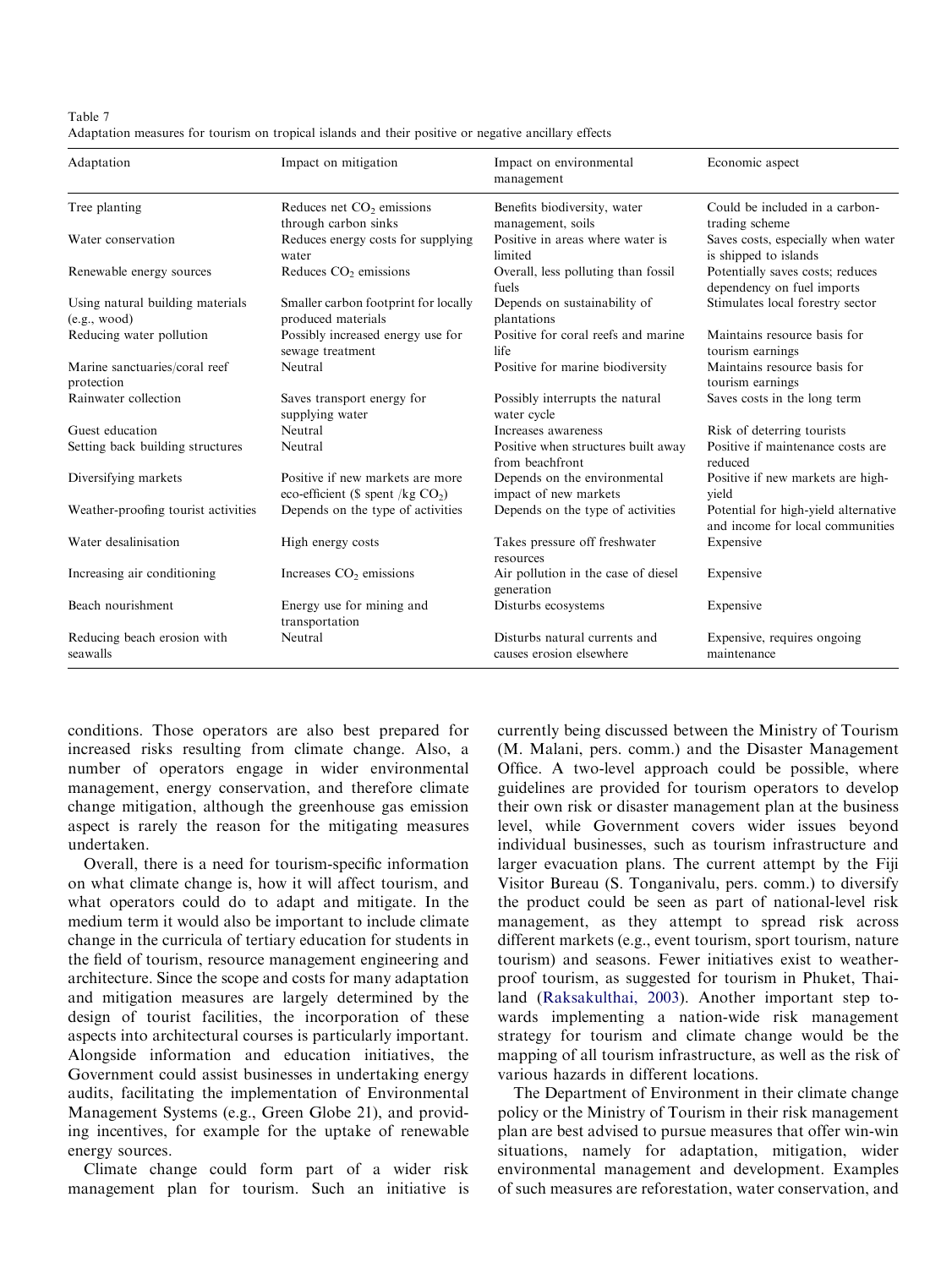<span id="page-11-0"></span>the use of renewable energy sources. It is recommended that the synergies between adaptation, mitigation, and sustainable development be explored further and that the effects be quantified where possible; i.e., how much carbon can be saved as a result of a particular measure and what costs are involved (Dang et al., 2003). This is even more important given the lack of resources in Fiji, which requires maximising benefits from any implemented measure.

#### Acknowledgements

I thank Prof. Tracy Berno, University of the South Pacific, for making this research possible and providing funds as part of an EU 8th EDF Grant. I am grateful to Prof. John Hay, University of Waikato, and Dr. Daniel Scott, University of Waterloo, for their comments on a draft of this paper. The input from various stakeholders and tourism operators interviewed or surveyed is gratefully acknowledged.

#### References

- Aalbersberg, W.G.L., Thaman, B., Berno, T., Malani, M., Sykes, H., Watling, D., 2003. Guide to Setting Up Environmentally Sustainable Small Hotels and Resorts. Fiji Integrated Coastal Management Project, Suva.
- Ayala, H., 1995. From quality product to eco-product: will Fiji set a precedent? Tourism Management 16(1) 39–47.
- Baines, J.T. (Ed.), 1993. New Zealand Energy Information Handbook. Taylor Baines and Associates, Christchurch.
- Becken, S., 2002. Analysing international tourist flows to estimate energy use associated with air travel. Journal of Sustainable Tourism 10, 114–131.
- Becken, S., 2004. Climate Change and Tourism in Fiji—Integrating Adaptation and Mitigation. Final Report. University of the South Pacific, Suva.
- Becken, S., Frampton, C., Simmons, D., 2001. Energy consumption patterns in the accommodation sector—the New Zealand case. Ecological Economics 39, 371–386.
- Beg, N., Morlot, J.C., Davidson, O., Afrane-Okesse, Y., Tyani, L., Denton, F., Sokona, Y., Thomas, J.P., Lebre La Rovere, E., Parikh, J.K., Parikh, K., Rahman, A.A., 2002. Linkages between climate change and sustainable development. Climate Policy 2, 129–144.
- Burton, I., Huq, S., Lim, B., Pilifosova, O., Schipper, E.L., 2002. From impacts assessment to adaptation priorities: the shaping of adaptation policy. Climate Policy 2, 145–159.
- Campbell, J., 2004. Visitor Arrivals—the Next 10 Years. 2004 Fiji Tourism Forum, 22–23 July 2004, Fiji. Available (06/07/05) [http://](http://www.bulafiji.com) [www.bulafiji.com](http://www.bulafiji.com).
- Cesar, H., Lauretta, B., Pet-Soede, L., 2003. The economics of worldwide coral reef degradation. Prepared for the World Wildlife Fund for Nature, Netherlands. Available (20 April 2004) at [www.panda.org/](http://www.panda.org/coral) [coral.](http://www.panda.org/coral)
- Dang, H.H., Michaelowa, A., Tuan, D.D., 2003. Synergy of adaptation and mitigation strategies in the context of sustainable development: the case of Vietnam. Climate Policy 3S1, 81–96.
- Department of Energy, 2003. Energy Statistics Yearbook 1993–2000.
- Department of Environment, no date. Fiji National Greenhouse Gas Inventory. Base Year 1994.
- Dubois, G., 2003. Le changement climatique. Un enjeu émergent pour le tourisme français L'observation du Tourisme 72, 7-10.
- Elsasser, H., Buerki, R., 2002. Climate change as a threat to tourism in the Alps. Climate Research 20, 253–257.
- Feresi, J., Kenny, G., de Wet, N., Limalevu, L., Bhusan, J., Ratukalou, I. (Eds.), 2000. Climate Change Vulnerability and Adaptation Assessment for Fiji. Fiji Pacific Island Climate Change Assistance Programme, Government of Fiji, Suva, Fiji, and International Global Change Institute, Waikato University, Hamilton, New Zealand.
- Gössling, S., 2002. Global environmental consequences of tourism. Global Environmental Change 12, 283–302.
- Hamilton, J., Maddison, D., Tol, R., 2005. The effects of climate change on international tourism. Global Environmental Change 15 (3), 253–266.
- Hart, P., Becken, S., Turney, I., 2004. Offsetting carbon dioxide emissions from tourism. Abstracts, Second International Workshop on Climate, Tourism and Recreation. Orthodox Academy of Crete, Kolimbari, Greece, 8–11 June 2004.
- Hay, J., Mimura, N., Campbell, J., Fifita, S., Koshy, K., McLean, R., Nakalevu, T., Nunn, P., de Wet, N., 2003. Climate variability and change and sea-level rise in the Pacific Islands region. A resource book for policy and decision makers, educators and other stakeholders. South Pacific Regional Environment Programme. Ministry of the Environment, Japan.
- Hoegh-Guldberg, O., Hoegh-Guldberg, H., Stout, D.K., Cesar, H., Timmermann, A., 2000. Pacific in Peril. Biological, Economic and Social Impacts of Climate Change on Pacific Coral Reefs. Greenpeace, Sydney, Australia. 72 p. Available (20 April 2004) at [http://](http://archive.greenpeace.org/climate/science/reports/GR249-CoralBleaching3.pdf) [archive.greenpeace.org/climate/science/reports/GR249-CoralBleaching3.](http://archive.greenpeace.org/climate/science/reports/GR249-CoralBleaching3.pdf) [pdf](http://archive.greenpeace.org/climate/science/reports/GR249-CoralBleaching3.pdf).
- IPCC, 2001. Climate Change 2001: Synthesis Report. Summary for Policymakers. Available (1 April 2004) at [http://www.ipers.com.c.ch/](http://www.ipers.com.c.ch/pub/un/syreng/spm.pdf) [pub/un/syreng/spm.pdf](http://www.ipers.com.c.ch/pub/un/syreng/spm.pdf).
- Jones, T., 2003. Impacts of climate change in coastal and marine areas. In: Climate Change and Tourism. Proceedings of the First International Conference on Climate Change and Tourism, Djerba, Tunisia, 9–11 April. World Tourism Organisation, Madrid.
- Levett, R., McNally, R., 2003. A Strategic Environmental Assessment of Fiji's Tourism Development Plan. Advisory Group version. A study undertaken for the World Wildlife Fund, Fiji.
- McInnes, K.L., Walsh, K.J.E., Pittock, A.B., 2000. Impact of Sea-level Rise and Storm Surges on Coastal Resorts. A report for SCIRO Tourism Research. Available at (7 July 2004) [http://www.dar.csiro.au/](http://www.dar.csiro.au/publications/mcinnes_2000a.pdf) [publications/mcinnes\\_2000a.pdf.](http://www.dar.csiro.au/publications/mcinnes_2000a.pdf)
- Ministry of Commerce, 1995. Technical Guidelines for Establishing and Reporting Voluntary Agreements to Reduce Carbon Dioxide Emissions in New Zealand. Second Issue. Wellington, New Zealand.
- Ministry of Tourism, 1998. Fiji Tourism Development Plan 1998–2005. Suva, Fiji.
- Ministry of Tourism, 2003. Fiji International Visitor Survey 2002. Suva, Fiji.
- Narayan, P.K., 2000. Fiji's Tourism Industry: a SWOT analysis. The Journal of Tourism Studies 11 (2), 15–24.
- Narayan, P.K., Prasad, B.C., 2003. Fiji's sugar, tourism and garment industries: A survey of performance, problems and potentials. Fijian Studies 1 (1). Available (15 November 2003) at [www.fijianstudies.org/](http://www.fijianstudies.org/dload/cover_page.pdf) [dload/cover\\_page.pdf](http://www.fijianstudies.org/dload/cover_page.pdf).
- Nicholls, R.J., Lowe, J.A., 2004. Benefits of mitigation of climate change for coastal areas. Global Environmental Change 14 (3), 229–244.
- Nunn, P., 2000. Sea-level changes and their effects on tropical Pacific Island environments: the next hundred years. In: Linking Science and Policy. Pacific Islands Conference on Climate Change, Climate Variability and Sea Level Rise, Rarotonga, Cook Islands, 3–7 April 2000, pp. 59–62.
- Nunn, P., Favuvu, A.D., Aalbersberg, W., Mimura, N., Yamada, K., 1994. Assessment of coastal vulnerability and resilience to sea-level rise and climate change. Case study: Yasawa Islands, Fiji. Phase 2: Development of Methodology. South Pacific Regional Environment Programme.
- Raksakulthai, V., 2003. Climate Change Impacts and Adaptation for Tourism in Phuket, Thailand. Asian Disaster Preparedness Centre Pathumthani, Thailand.